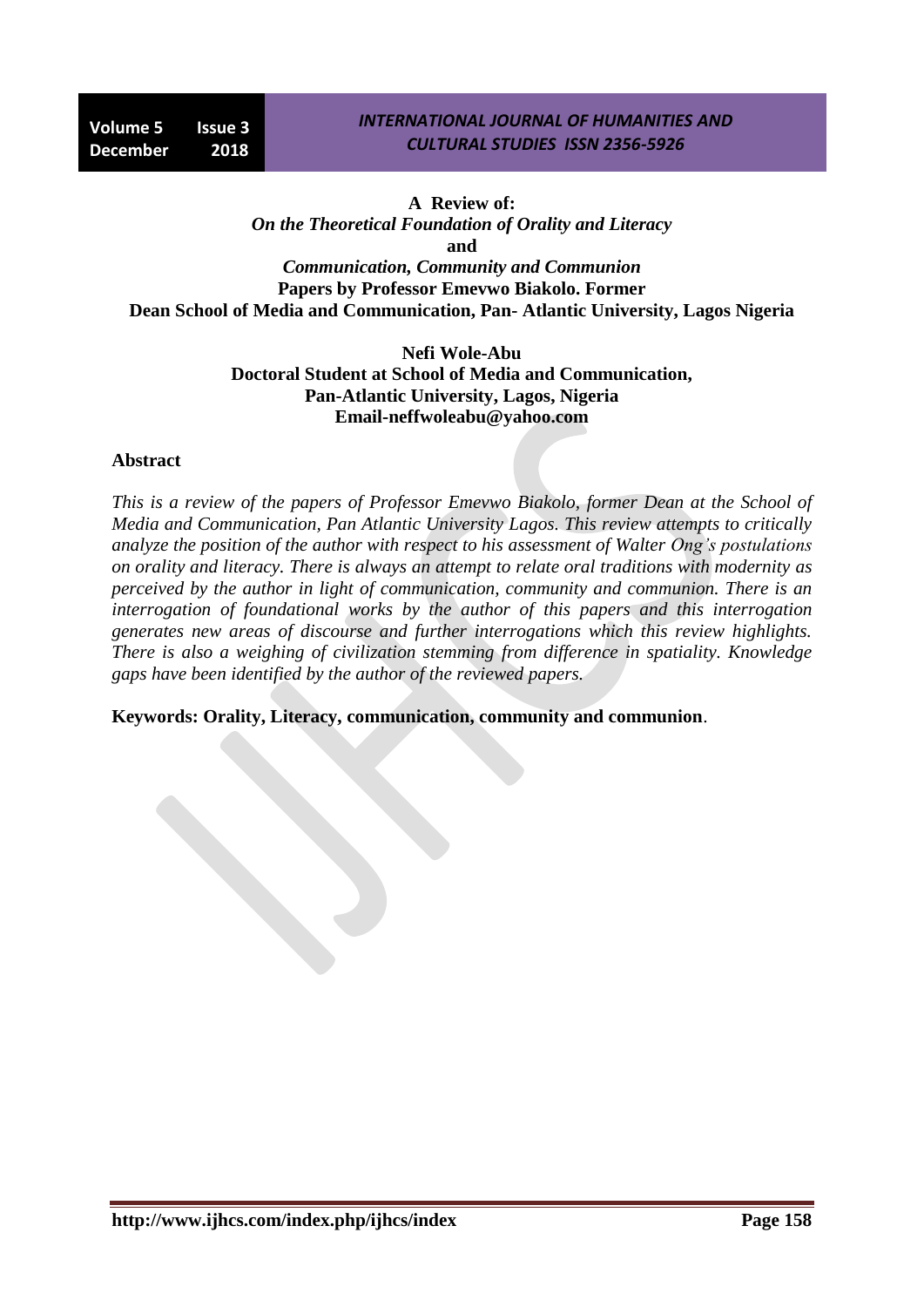### *INTERNATIONAL JOURNAL OF HUMANITIES AND CULTURAL STUDIES ISSN 2356-5926*

In his work 'On the Theoretical Foundation of Orality and Literacy', the author critically examines the works of Walter Ong in his 1982 publication which not only brought popularity to the subject but marked a significant stage in the study of oral tradition and its relationship to other traditions of communication. He notes that the fundamental submissions made by Ong as regards the differences between the concepts had earlier been entrenched in works of Ong in "The Presence of the Word" (1977) and "Interfaces of the Word" (1977). To this end, the author believes that the submissions in the later work do not depict new ideas as we have been made to believe in the last decade and half.

Consequently, the author attempts to establish the origin of the concepts by assessing the cultural difference inherent in other forms of media and modes of communication. He traces the origin of the terms to the works of Ong, Havelock, Parry and Lord along the lines of Homeric poetry in the use of oral methods of composition. He notes that the oral poet used some methodology which involved different elements in his transition to attain literacy. These findings were majorly through the work of some other scholars and predominantly that of Havelock.

In addition, in a bid to further strengthen his evaluation of the origin of the concepts, the author again examines the work of Havelock in trying to ascertain the origin of western literacy which is often attributed to the Greeks. He argues that the strength of the alphabets and their combination led to the foundation of linguistic speech. He pitches his tent with Havelock in the opinion that if modern literacy was never discovered, other forms of civilization would not have been discovered.

Furthermore, to give clarity to the arguments, the author assesses the distinctions made by Walter Ong by relating the workings of the human sensorium to the philosophical concepts of time and space. He highlights the salient points of Ong"s analysis by bringing to the fore the major differences which are the evanescent nature of utterances and writing which has to do with the spatialization of sound and its transformation from time to space.

However, the author is not carried away by Ong's analysis of the consequences of the characteristics of the differences. He is more concerned about the categorization of time and space. He queries the thought that sound is oriented to time just because it cannot be arrested by time. Rather, he opines that sound cannot be oriented to time because it cannot capture it and that it speedily progresses through time.

More so, he also questions the idea of objects being arrested or not because of the continuous processes inherent in the experience of sensory objects. The author is of the opinion that the object is arrested only as a result of its repeated presence. In the same line of thought, he points out that sound is repeated to the auditors if they do not go away.

He remarks that the issues with time and space have been central to philosophical debates since the era of Newton and Leibnitz. He however shows some contradictions in Ong"s work because Ong sometimes speaks of time in chronometric terms and at other times in a kind of philosophical absolution which is not Newtonian, but physicalist.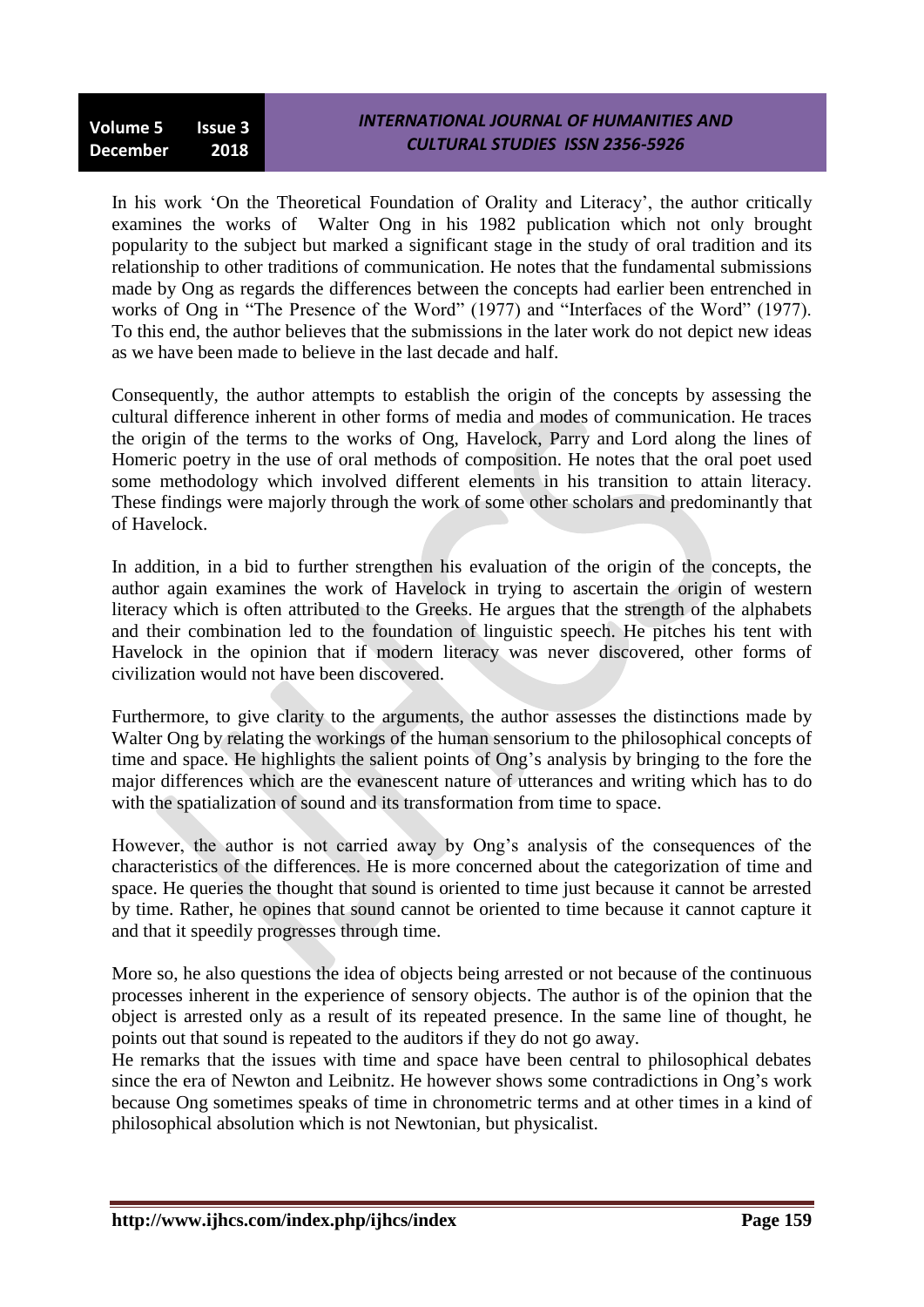Also, he refers to misunderstanding caused by the marked difference between the auditory faculty and other parts of the human sensorium. He specifies that the other faculties are connected to material objects in space. On the other hand sounds sources are more distant because we have no physical contacts with them and this is why sound is immaterial.

Again, the author contests Ong"s claim that oral cultures do not possess fixed texts and that they organize and transmit knowledge and information in a unique way. He is of the view that innovation and invention are the basis of writing cultures. Also he differs with Ong and Havelock's argument that when an oral culture acquires writing in a deep way it takes upon itself a force capable of changing its state of being and development. He is of the opinion that the influence of technology affects the very consciousness of the members of the society and affects all of aspects of its culture.

Similarly, he questions the authenticity of the claim that the alphabet is the secret of Greek civilization knowing very well, from scholars such as Gelb, that the Greeks borrowed signs from contemporary Semitic syllabic systems of writing of the Phoenicians. The signs are Semitic in origin. The author states that the alphabet could not have been responsible for Greek scientific and technological achievements. He maintains the tempo of this argument by concluding that the Greek state was democratic and this led to these achievements not literacy. The author is obviously not satisfied with historical claims which can mislead.

Again, he notes that Plato"s fourth century claim in his treaty about the permanent alteration of Greek consciousness from an oral form to a literate one. He points out that Greek speculation in the areas of philosophy and mathematics existed even before literacy. This is the identification of new knowledge.

In addition, the author goes a step further to question Plato"s true origin by questioning his portrayal of the true Greek consciousness. He seems to draw strength from logic while questioning ideas put forward by Havelock and Ong which he deems unachievable because he notes that, as Street rightly points out, anyone trapped in his own literate mentality cannot possess oral consciousness.

Furthermore, he once more questions Ong"s methods at arriving at a conclusion in his work the "Interfaces of the Word" because many of the hitherto deemed oral cultures have evolved over time. This is as a result of the dynamism in culture. Even the most literate society in our present times has trappings of orality. He creates new knowledge by adding that none of the features described by Ong are totally absent from our literate societies.

Consequently, he points out the flaws in the principles applied by Ong which are not logically admissible or impossible. By so doing he has succeeded in creating new knowledge on the faulty foundational principle of Ong's work. Society cannot base its shape and direction on a single item which is technological. To buttress his point he quotes Ruth Finnegan's passage. He observes that differentiating factors established by Ong are not so different from those of the early anthropologists such as Levy-Bruhl and Levi Strauss. Having established this connection; he makes conscious efforts to establish relationships between the works of Scott-Little, Levi-Strauss, Durkheim and Mauss to give some weight to his argument about some of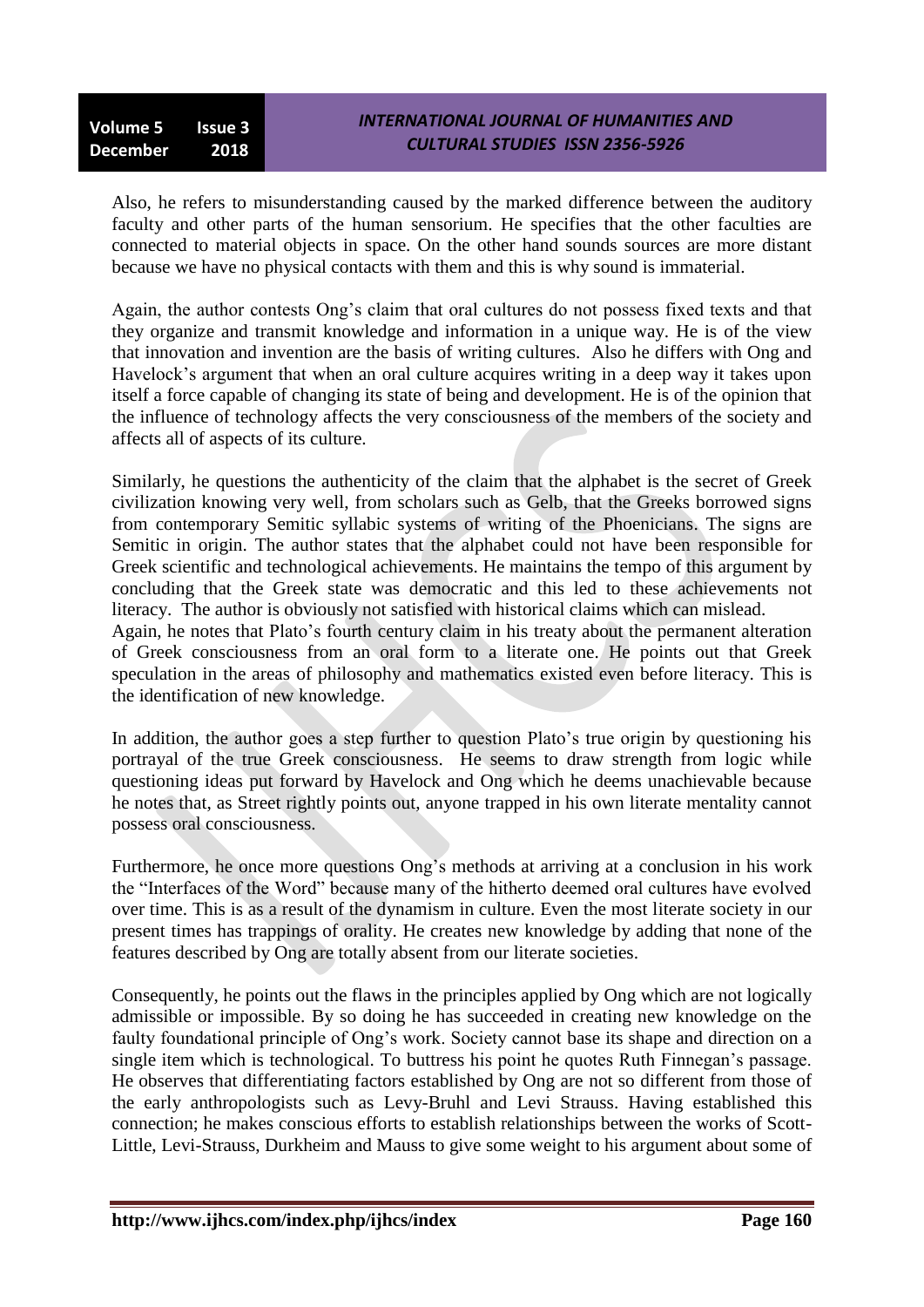the issues with Ong"s work. He goes further to highlight his discovery that Ong"s thoughts are those of the early anthropologists re-worked.

In relating African thought and western science, the author carries out a comparative analysis of the approaches involved. He assesses the works of Horton and relates them to those of Ong and goes further to criticize Horton"s understanding of traditional thought. The author questions science based on the data or premises selected and what makes them acceptable. He queries those who make rules and the adequacy of the rules.

In the same vein, he wonders why there is no comparison between traditional religious thought and modern western religious thought, or known traditional religious thought and science. Here, the author again queries the methodology employed by Horton in arriving at his conclusions. He emphasizes the need for appropriation of rules for testing and evaluating claims. This is an important concern raised by the author, so that claims from various researches can be validated.

The author also links the spoken and written languages and tries to show their similarities and differences. He introduces language and communication. In order to do this, he takes a critical look at the works of Tannen, Hildyard and Olson, Ong, Goody and Obiechina. He points out that the idea of an essential African oral tradition is mythical and diminishes our understanding of African literature. Nevertheless, he turns to the works of Okpewho, Ong and Finnegan to conclude that oral poetry does not need to occur in tradition bound contexts implied by some scholars. The author continually fills knowledge gaps created by previous research works in these areas.

In addition, in his Inaugural lecture, on "Communication, Community and Communion "he attempts to draw a relationship between the concepts of Orality, literacy, communication, community and communion. The author examines the context in which issues of orality and literacy can be embedded in modern day communication trends.

Again he notes the role of communication presently as a tool to achieve development communication, and also highlights the entertainment function of communication which has in no small measure served as a means of social and cultural cohesion and unity. He however refers to the dominant paradigm which has always been the idealized view of the western society. Here he notes that this paradigm is being threatened by other models. He uses the works of Durkheim, Darwin, Frazer and Morgan to introduce the concepts of communion and communication.

In order to examine communion and communication the author brings in ethics as the systems of norms and values that help to create communion in a society. He adds that the cultural life of a community cannot be separated from its ethical life. What readily comes to mind here is that orality and literacy are the basis for these concepts to function.

Again, the author makes us understand that there must be communion and communication for us to have a community. To give clarity to the concept of communication, he takes pains to explain the rudiments of communication using Lasswell"s model. He examines the role of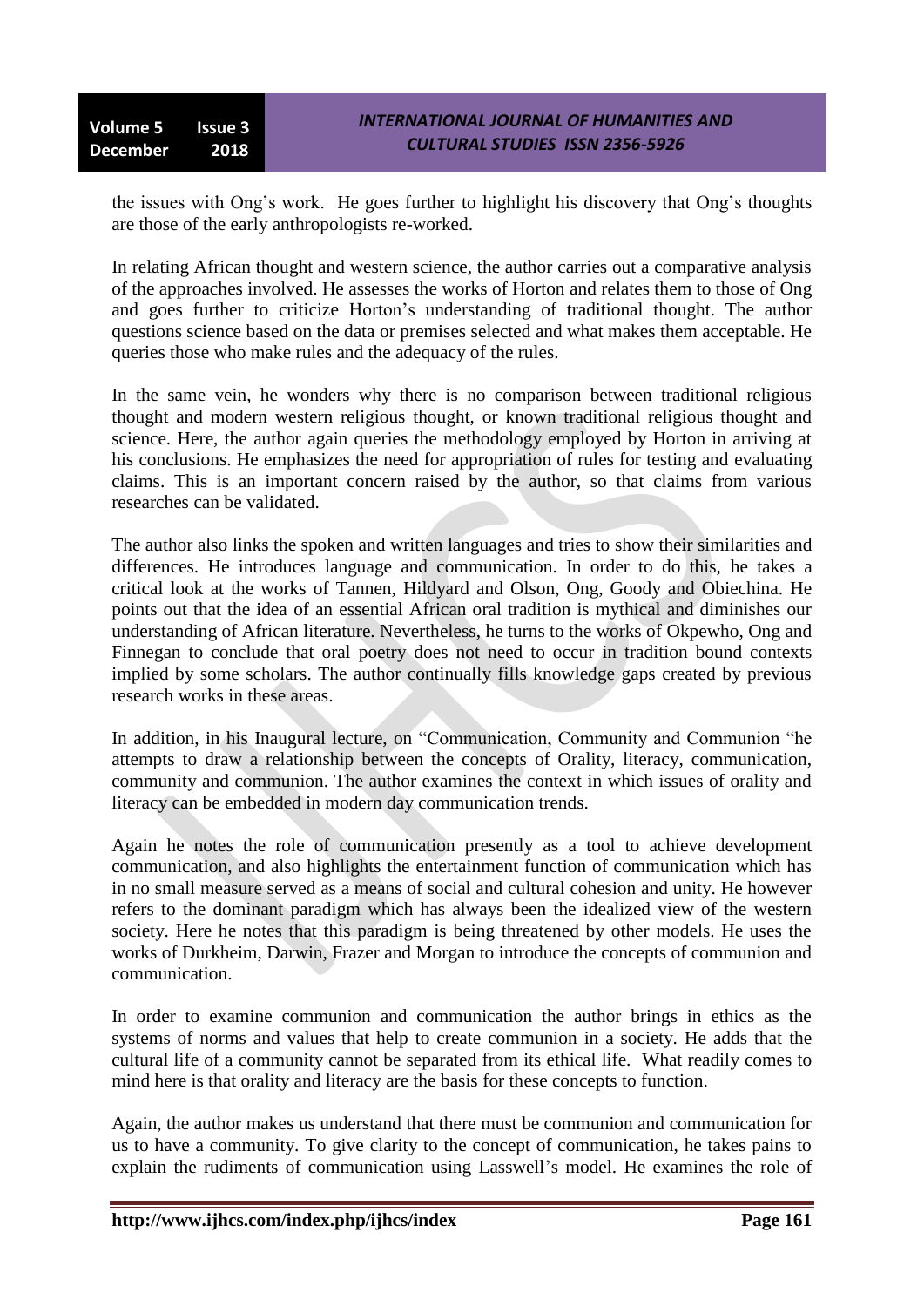culture and community in communication and relates human communication to include being and consciousness. These are some of the issues queried in Ong"s work.

The author is concerned about the compression of communication to mean only the media, he states that communication is broader than it seems. To him, most human actions are communication. I strongly agree with this point because all aspects of human existence and culture carry a message.

Relatively, he acknowledges the New Media and points out that the only thing new about it is the use of technology. The marked difference here from the era of Ong and his contemporaries, is the creation of an accessible public sphere by the internet. But, these liberties originally belonged to the oral form which Ong had so generously worked on.

One can clearly state and agree with Havelock, that without modern literacy which formed the platform on which modern day communication is built, we will not have science, literature, philosophy and technological advancement.

Conclusively, looking at the argument of the early Philosophers, gaps identified by the author of the papers one is stimulated to say that the arguments put forward by the author have been very strong.

Although, the author seems to have constantly queried the foundational works of Walter Ong and successfully bridged the knowledge gaps he identified, without the works we probably will not have anything to build on today. All other concepts mentioned in these papers took their origins from these works.

Today, we are in the technological age and communication has taken on new forms. It is said that the only thing constant in life is change. Modern day communication is so different from what it used to be and will keep on evolving. It is our responsibility to ensure that in spite of the rapid evolution of the concept we still maintain communication, community and communion. According to Biakolo (2010) only moral excellence can produce communion in the community. Only morally upright communicators must engage in the moral struggle for what Aristotle calls the nobility of their character; they must also struggle to ensure that the content of communication is morally healthy. Only in this wise can communication lead to communion in a community. In my opinion, advancements in audio visual technology, sound engineering and the abundance of digital translators have diminished the evanescent nature of orality since sound can now be recorded and stored for future use. The power of video which combines sound and movements have helped to bring to the fore the traditions and communication styles of African communities who hitherto relied heavily on oral tradition. This depicts the evolutionary nature of communication and supports the earlier notion by the author that literacy alone cannot lead to technological advancement, but rather a combination of factors, such as political stability, communication technology and social behavior.